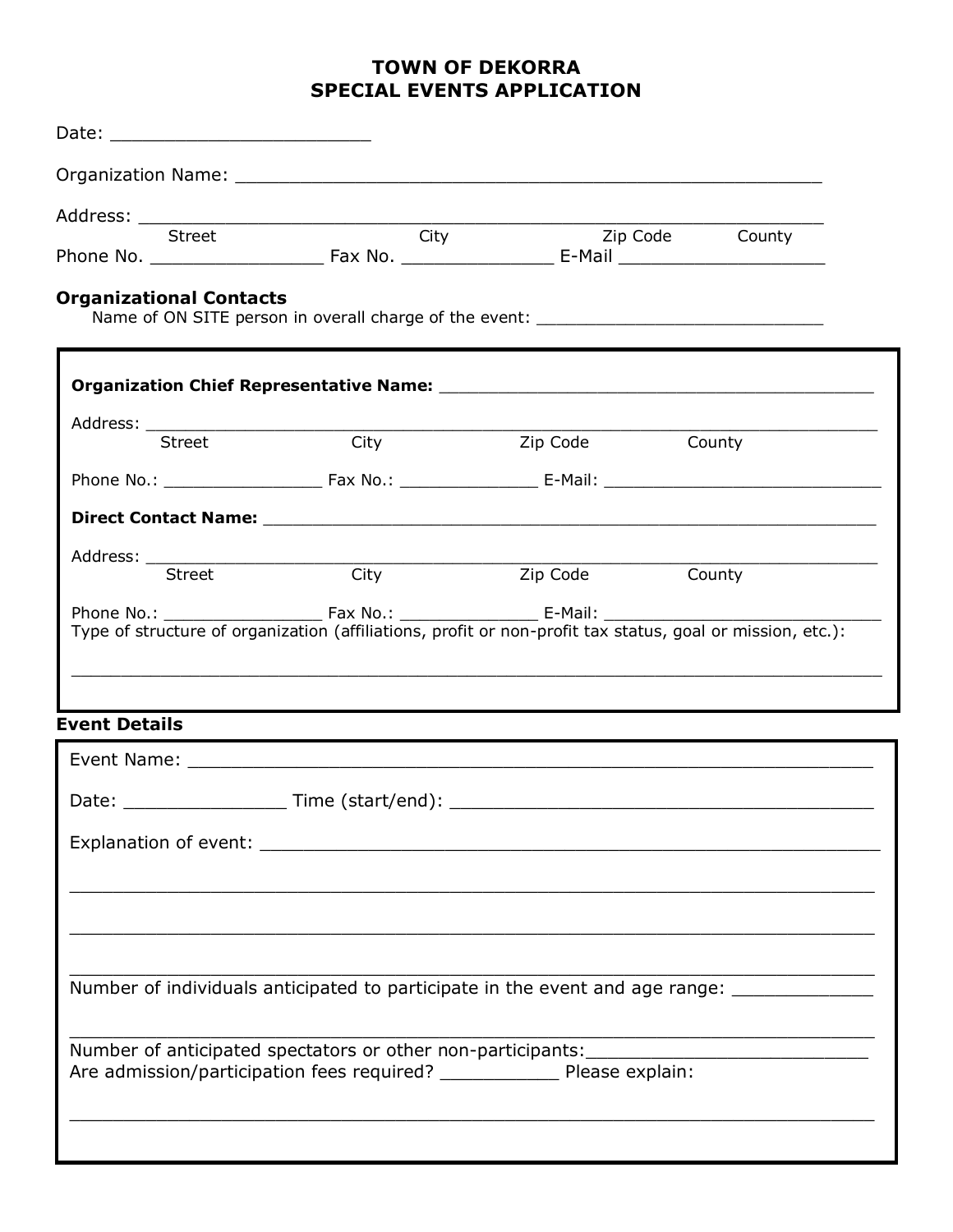#### **Event Location**

| Specific site where event will take place: (Including staging area, legal description, township section &<br>range). Please attach a map showing the specific location of all activities including event route. |  |  |
|-----------------------------------------------------------------------------------------------------------------------------------------------------------------------------------------------------------------|--|--|
|                                                                                                                                                                                                                 |  |  |
|                                                                                                                                                                                                                 |  |  |
|                                                                                                                                                                                                                 |  |  |
|                                                                                                                                                                                                                 |  |  |

## **Health, Safety and Security**

Name of person(s) in charge of safety/security for the event:

List number of dedicated safety/security personnel on station throughout the event: How will safety/security personnel or other officials be identified? (distinctive uniforms, vests, badges, etc.) \_\_\_\_\_\_\_\_\_\_\_\_\_\_\_\_\_\_\_\_\_\_\_\_\_\_\_\_\_\_\_\_\_\_\_\_\_\_\_\_\_\_\_\_\_\_\_\_\_\_\_\_\_\_\_\_\_\_\_\_\_\_\_\_\_\_\_\_\_\_\_\_\_\_\_\_\_\_\_\_\_\_

\_\_\_\_\_\_\_\_\_\_\_\_\_\_\_\_\_\_\_\_\_\_\_\_\_\_\_\_\_\_\_\_\_\_\_\_\_\_\_\_\_\_\_\_\_\_\_\_\_\_\_\_\_\_\_\_\_\_\_\_\_\_\_\_\_\_\_\_\_\_\_\_\_\_\_\_\_\_\_\_\_\_

\_\_\_\_\_\_\_\_\_\_\_\_\_\_\_\_\_\_\_\_\_\_\_\_\_\_\_\_\_\_\_\_\_\_\_\_\_\_\_\_\_\_\_\_\_\_\_\_\_\_\_\_\_\_\_\_\_\_\_\_\_\_\_\_\_\_\_\_\_\_\_\_\_\_\_\_\_\_\_\_\_\_

\_\_\_\_\_\_\_\_\_\_\_\_\_\_\_\_\_\_\_\_\_\_\_\_\_\_\_\_\_\_\_\_\_\_\_\_\_\_\_\_\_\_\_\_\_\_\_\_\_\_\_\_\_\_\_\_\_\_\_\_\_\_\_\_\_\_\_\_\_\_\_\_\_\_\_\_\_\_\_\_\_\_

\_\_\_\_\_\_\_\_\_\_\_\_\_\_\_\_\_\_\_\_\_\_\_\_\_\_\_\_\_\_\_\_\_\_\_\_\_\_\_\_\_\_\_\_\_\_\_\_\_\_\_\_\_\_\_\_\_\_\_\_\_\_\_\_\_\_\_\_\_\_\_\_\_\_\_\_\_\_\_\_\_\_

\_\_\_\_\_\_\_\_\_\_\_\_\_\_\_\_\_\_\_\_\_\_\_\_\_\_\_\_\_\_\_\_\_\_\_\_\_\_\_\_\_\_\_\_\_\_\_\_\_\_\_\_\_\_\_\_\_\_\_\_\_\_\_\_\_\_\_\_\_\_\_\_\_\_\_\_\_\_\_\_\_\_

\_\_\_\_\_\_\_\_\_\_\_\_\_\_\_\_\_\_\_\_\_\_\_\_\_\_\_\_\_\_\_\_\_\_\_\_\_\_\_\_\_\_\_\_\_\_\_\_\_\_\_\_\_\_\_\_\_\_\_\_\_\_\_\_\_\_\_\_\_\_\_\_\_\_\_\_\_\_\_\_\_\_

\_\_\_\_\_\_\_\_\_\_\_\_\_\_\_\_\_\_\_\_\_\_\_\_\_\_\_\_\_\_\_\_\_\_\_\_\_\_\_\_\_\_\_\_\_\_\_\_\_\_\_\_\_\_\_\_\_\_\_\_\_\_\_\_\_\_\_\_\_\_\_\_\_\_\_\_\_\_\_\_\_\_

Identify the nearest medical facility available in event of an injury:

List number and rating of emergency medical staff on station throughout the event:

List emergency equipment available on station throughout the event (include all medical and firefighting equipment and any other emergency/rescue equipment appropriate for the event):

List all forms of safety equipment to be used by the participants (if none explain):

List means of communication and type during the event (radio type, cell phone, land line, etc.):

\_\_\_\_\_\_\_\_\_\_\_\_\_\_\_\_\_\_\_\_\_\_\_\_\_\_\_\_\_\_\_\_\_\_\_\_\_\_\_\_\_\_\_\_\_\_\_\_\_\_\_\_\_\_\_\_\_\_\_\_\_\_\_\_\_\_\_\_\_\_\_\_\_\_\_\_\_\_\_\_\_\_ List name of ambulance service on station throughout the event or nearest ambulance and emergency services in event of medical or other emergency:

\_\_\_\_\_\_\_\_\_\_\_\_\_\_\_\_\_\_\_\_\_\_\_\_\_\_\_\_\_\_\_\_\_\_\_\_\_\_\_\_\_\_\_\_\_\_\_\_\_\_\_\_\_\_\_\_\_\_\_\_\_\_\_\_\_\_\_\_\_\_\_\_\_\_\_\_\_\_\_\_\_\_

\_\_\_\_\_\_\_\_\_\_\_\_\_\_\_\_\_\_\_\_\_\_\_\_\_\_\_\_\_\_\_\_\_\_\_\_\_\_\_\_\_\_\_\_\_\_\_\_\_\_\_\_\_\_\_\_\_\_\_\_\_\_\_\_\_\_\_\_\_\_\_\_\_\_\_\_\_\_\_\_\_\_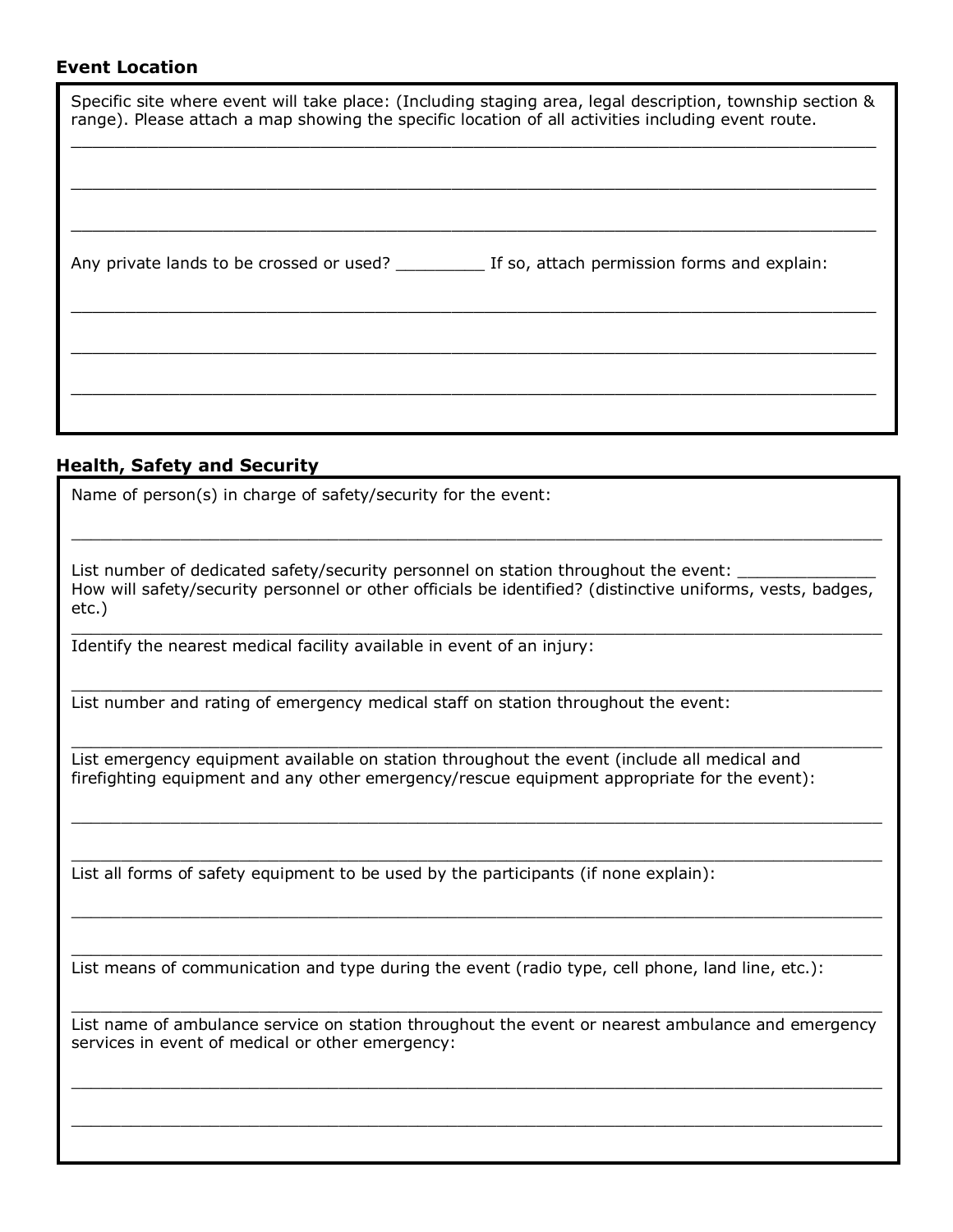# **Health, Safety and Security continued**

List CONTACT METHOD and location of centralized command post for the event (cell phone no., back up no., nearest land line no., etc.):

 $\_$  , and the contribution of the contribution of the contribution of the contribution of the contribution of  $\mathcal{L}_\text{max}$ List and explain means by which spectators or other persons in the area of the event will be protected from potential hazards during the event and how control zones will be maintained (include type of safety barriers, number of personnel controlling access, type of spectator seating, etc.):

 $\_$  , and the contribution of the contribution of the contribution of the contribution of the contribution of  $\mathcal{L}_\text{max}$ 

 $\_$  , and the contribution of the contribution of the contribution of the contribution of the contribution of  $\mathcal{L}_\text{max}$ 

ATTACH diagram of event area showing all zones of activity, control barriers, centralized command post, emergency personnel and equipment locations, parking and any other pertinent to the event. ATTACH a complete set of safety rules and procedures maintained by the event organizers.

\_\_\_\_\_\_\_\_\_\_\_\_\_\_\_\_\_\_\_\_\_\_\_\_\_\_\_\_\_\_\_\_\_\_\_\_\_\_\_\_\_\_\_\_\_\_\_\_\_\_\_\_\_\_\_\_\_\_\_\_\_\_\_\_\_\_\_\_\_\_\_\_\_\_\_

\_\_\_\_\_\_\_\_\_\_\_\_\_\_\_\_\_\_\_\_\_\_\_\_\_\_\_\_\_\_\_\_\_\_\_\_\_\_\_\_\_\_\_\_\_\_\_\_\_\_\_\_\_\_\_\_\_\_\_\_\_\_\_\_\_\_\_\_\_\_\_\_\_\_\_

 $\_$  , and the contribution of the contribution of the contribution of the contribution of the contribution of  $\mathcal{L}_\text{max}$ 

 $\_$  , and the contribution of the contribution of the contribution of the contribution of the contribution of  $\mathcal{L}_\text{max}$ 

List sanitary facilities, trash collection and water/food facilities provided for the event:

Will the event include vendor sales? \_\_\_\_\_\_\_\_ List type of sales: \_\_\_\_\_\_\_\_\_\_\_\_\_\_

Will alcohol be sold, served, consumed or allowed within the event area? \_\_\_\_\_\_\_\_

If yes explain: <u>\_\_\_\_\_\_\_</u>

(\*Please also note that a license is required to serve or sell alcohol)

#### **Post Event Maintenance**

Who will be responsible for and in charge of cleaning up the area after the event? How will trash be disposed of?:

 $\_$  , and the contribution of the contribution of the contribution of the contribution of the contribution of  $\mathcal{L}_\text{max}$ 

 $\_$  , and the contribution of the contribution of the contribution of the contribution of the contribution of  $\mathcal{L}_\text{max}$ 

 $\_$  , and the contribution of the contribution of the contribution of the contribution of the contribution of  $\mathcal{L}_\text{max}$ 

\_\_\_\_\_\_\_\_\_\_\_\_\_\_\_\_\_\_\_\_\_\_\_\_\_\_\_\_\_\_\_\_\_\_\_\_\_\_\_\_\_\_\_\_\_\_\_\_\_\_\_\_\_\_\_\_\_\_\_\_\_\_\_\_\_\_\_\_\_\_\_\_\_\_\_

#### **Public Access and Use**

**Local Impact**

 $\overline{\phantom{a}}$ 

Will areas normally open to the public for other activities be restricted or denied for

those activities during the event? \_\_\_\_\_\_\_\_\_\_\_ Explain: \_\_\_\_\_\_\_\_\_\_\_\_\_\_\_\_\_\_\_\_\_\_\_\_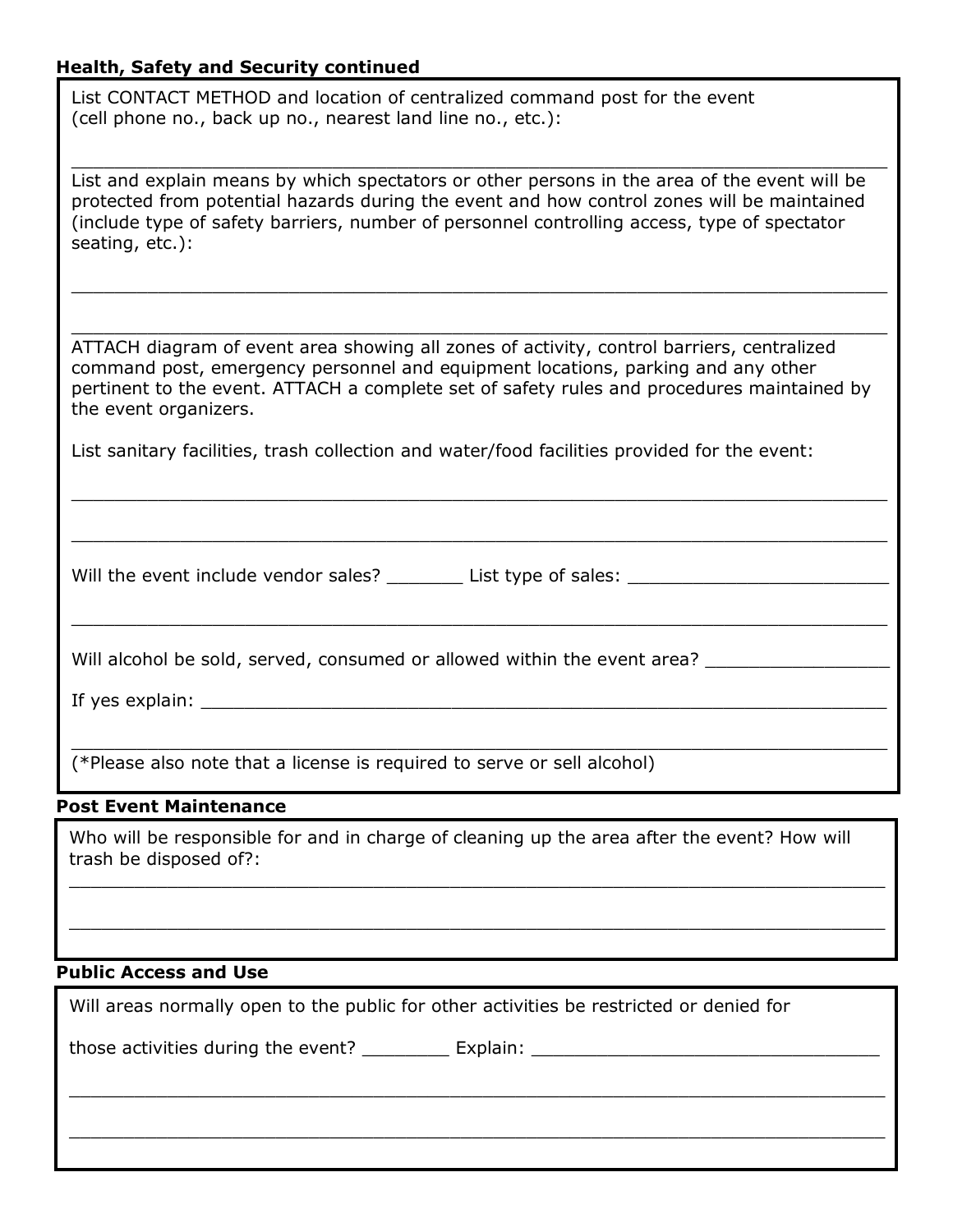# **Local Impact**

| Will the events activity have any potential adverse effects on nearby residences or<br>commercial enterprises (safety, noise, parking, congestion, blocked access, etc.)?                                                      |  |
|--------------------------------------------------------------------------------------------------------------------------------------------------------------------------------------------------------------------------------|--|
| Explain: North Communication of the Communication of the Communication of the Communication of the Communication of the Communication of the Communication of the Communication of the Communication of the Communication of t |  |
|                                                                                                                                                                                                                                |  |
|                                                                                                                                                                                                                                |  |
| A Public Hearing may be required, before approval, if deemed appropriate by the Town of Dekorra.                                                                                                                               |  |
| Ferdinanse antal Terra at                                                                                                                                                                                                      |  |

## **Environmental Impact**

| Will the events activities have any potential adverse effects on the local environment (air,<br>water, noise pollution, damage to vegetation or wet lands, effects on wildlife or other<br>potential problems)?: |
|------------------------------------------------------------------------------------------------------------------------------------------------------------------------------------------------------------------|
|                                                                                                                                                                                                                  |
| An Environmental Impact Study, done at the expense of the organization and it's sponsors, may be<br>required at the discretion of the Town of Dekorra before a permit is granted.                                |
| Snectator Status                                                                                                                                                                                                 |

#### **Spectator Status**

| Is the event open to any member of the public? ____ If access is restricted in any way explain: |  |  |
|-------------------------------------------------------------------------------------------------|--|--|
|                                                                                                 |  |  |
|                                                                                                 |  |  |
| Is handicap access provided? The If not explain:                                                |  |  |
|                                                                                                 |  |  |

# **Sponsorship**

Supply a complete list of private, commercial, organizational or other sponsors of the event (financial, equipment, personnel, advertising, etc.) A separate attachment can be used.

 $\_$  , and the contribution of the contribution of the contribution of the contribution of the contribution of  $\mathcal{L}$ 

\_\_\_\_\_\_\_\_\_\_\_\_\_\_\_\_\_\_\_\_\_\_\_\_\_\_\_\_\_\_\_\_\_\_\_\_\_\_\_\_\_\_\_\_\_\_\_\_\_\_\_\_\_\_\_\_\_\_\_\_\_\_\_\_\_\_\_\_\_\_\_\_\_\_

 $\_$  , and the contribution of the contribution of the contribution of the contribution of the contribution of  $\mathcal{L}$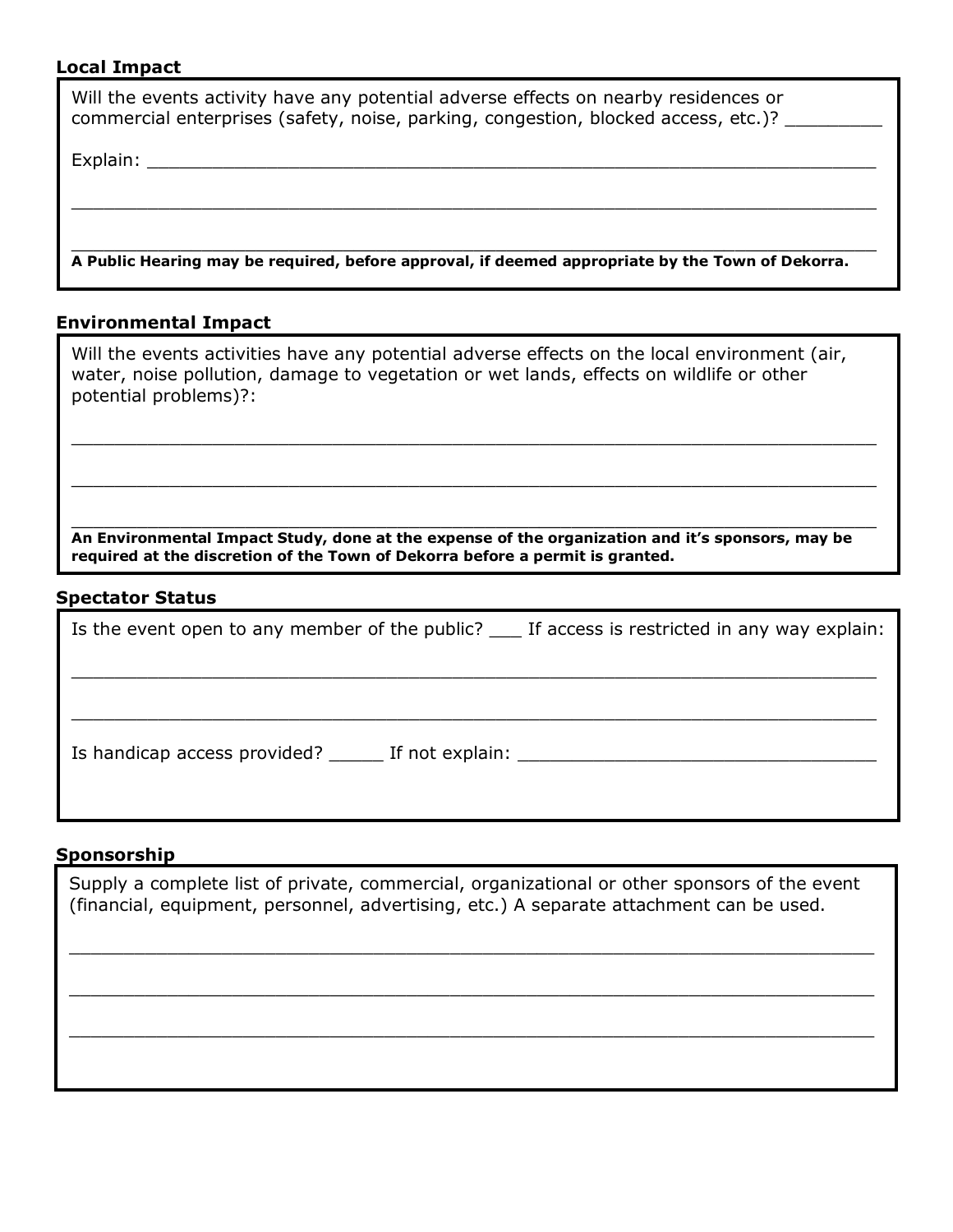## **Event Promotion/Recognition**

Promotion or advertisement planned (newspaper, radio, TV, flyer, mailing, newsletter, etc):

 $\_$  , and the set of the set of the set of the set of the set of the set of the set of the set of the set of the set of the set of the set of the set of the set of the set of the set of the set of the set of the set of th

 $\_$  , and the set of the set of the set of the set of the set of the set of the set of the set of the set of the set of the set of the set of the set of the set of the set of the set of the set of the set of the set of th

\_\_\_\_\_\_\_\_\_\_\_\_\_\_\_\_\_\_\_\_\_\_\_\_\_\_\_\_\_\_\_\_\_\_\_\_\_\_\_\_\_\_\_\_\_\_\_\_\_\_\_\_\_\_\_\_\_\_\_\_\_\_\_\_\_\_\_\_\_\_\_\_\_\_

List any anticipated media coverage:

#### **Town/Local Government Services and Facilities**

List any Town or other governmental services or facilities that may be required before, during or after the event related to event activities (police, fire, EMS, parks or road personnel, shelters, public toilets, campgrounds, public access roads, parking areas, etc.):

\_\_\_\_\_\_\_\_\_\_\_\_\_\_\_\_\_\_\_\_\_\_\_\_\_\_\_\_\_\_\_\_\_\_\_\_\_\_\_\_\_\_\_\_\_\_\_\_\_\_\_\_\_\_\_\_\_\_\_\_\_\_\_\_\_\_\_\_\_\_\_\_\_\_

 $\_$  , and the set of the set of the set of the set of the set of the set of the set of the set of the set of the set of the set of the set of the set of the set of the set of the set of the set of the set of the set of th

 $\_$  , and the contribution of the contribution of the contribution of the contribution of the contribution of  $\mathcal{L}$ 

 $\_$  , and the set of the set of the set of the set of the set of the set of the set of the set of the set of the set of the set of the set of the set of the set of the set of the set of the set of the set of the set of th

 $\_$  , and the set of the set of the set of the set of the set of the set of the set of the set of the set of the set of the set of the set of the set of the set of the set of the set of the set of the set of the set of th

\_\_\_\_\_\_\_\_\_\_\_\_\_\_\_\_\_\_\_\_\_\_\_\_\_\_\_\_\_\_\_\_\_\_\_\_\_\_\_\_\_\_\_\_\_\_\_\_\_\_\_\_\_\_\_\_\_\_\_\_\_\_\_\_\_\_\_\_\_\_\_\_\_\_

\_\_\_\_\_\_\_\_\_\_\_\_\_\_\_\_\_\_\_\_\_\_\_\_\_\_\_\_\_\_\_\_\_\_\_\_\_\_\_\_\_\_\_\_\_\_\_\_\_\_\_\_\_\_\_\_\_\_\_\_\_\_\_\_\_\_\_\_\_\_\_\_\_\_

\_\_\_\_\_\_\_\_\_\_\_\_\_\_\_\_\_\_\_\_\_\_\_\_\_\_\_\_\_\_\_\_\_\_\_\_\_\_\_\_\_\_\_\_\_\_\_\_\_\_\_\_\_\_\_\_\_\_\_\_\_\_\_\_\_\_\_\_\_\_\_\_\_\_

\_\_\_\_\_\_\_\_\_\_\_\_\_\_\_\_\_\_\_\_\_\_\_\_\_\_\_\_\_\_\_\_\_\_\_\_\_\_\_\_\_\_\_\_\_\_\_\_\_\_\_\_\_\_\_\_\_\_\_\_\_\_\_\_\_\_\_\_\_\_\_\_\_\_

Explain how these services/resources or facilities will be utilized:

Are you willing to pay for these services? \_\_\_\_\_\_\_ Yes \_\_\_\_\_\_\_\_ No

# **Other Considerations**

| <u>Uther Considerations</u>                                     |  |  |
|-----------------------------------------------------------------|--|--|
| Outline any other special considerations relevant to the event: |  |  |
|                                                                 |  |  |
|                                                                 |  |  |
|                                                                 |  |  |
|                                                                 |  |  |
|                                                                 |  |  |
|                                                                 |  |  |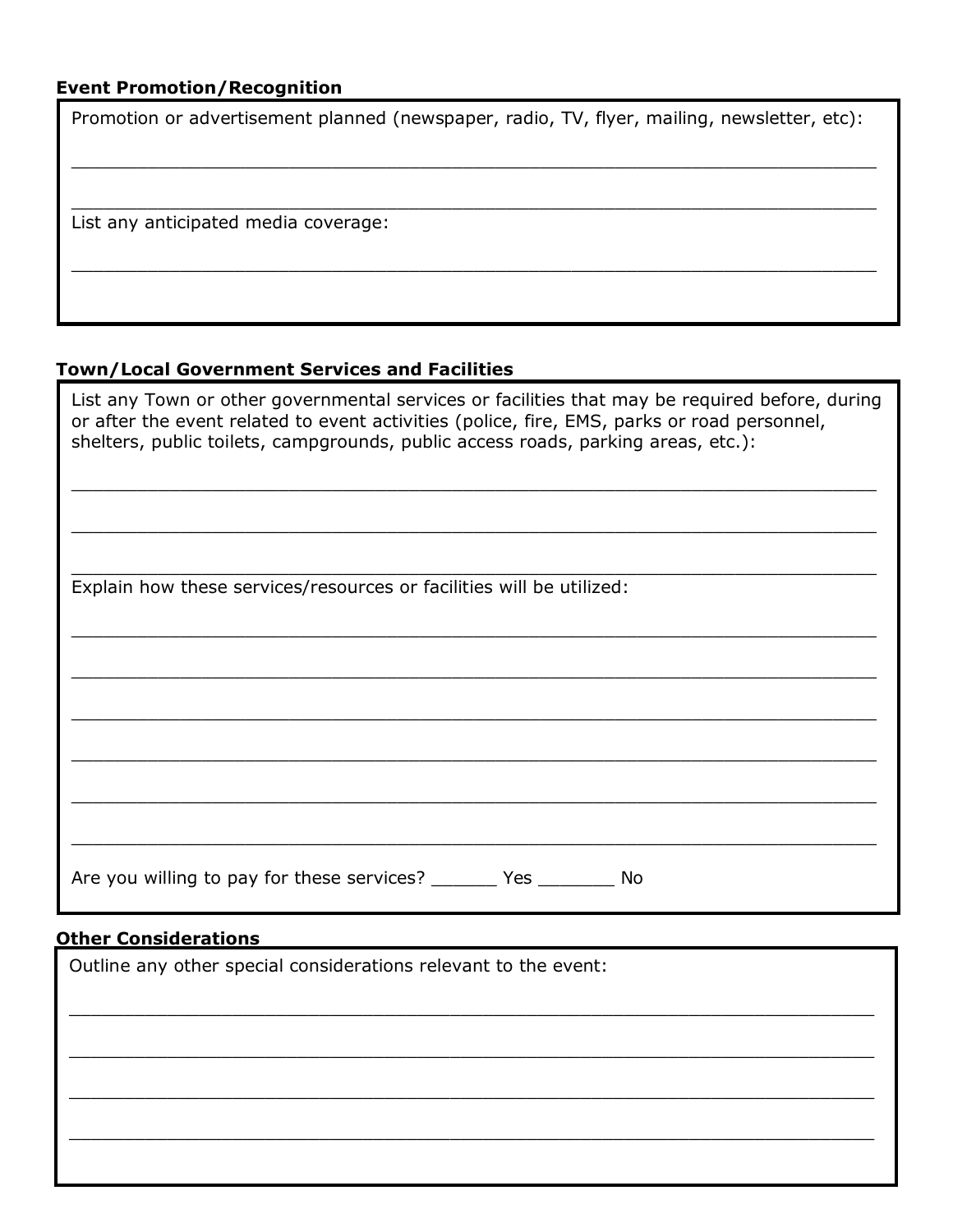# **Authorization and Certification**

I hereby certify that the information provided in this application form is true and correct to the best of my knowledge.

I understand that if this application is approved, all information contained herein, will become a part of the public record and part of the event permit entered into by the authority and the requesting organization.

Application must be completed and returned with a fee of  $$100.00$  to the Town of Dekorra at the following location: **Clerk's Office, Town of Dekorra, P.O. Box 536 106 S. Main St. Poynette, WI 53955**

a minimum of six weeks prior to the event. This time frame may be modified, by the Town of Dekorra, as deemed appropriate for certain types of events; notice to be given by publication or posting of said modifications.

The organization/sponsors will be required to cover all of the workers, employees, agents and client's liability issues and maintain a current Certificate of Insurance registered with the Town of Dekorra. Liability insurance must be maintained at a minimum of \$1,000,000. The Organization/sponsors may be required to provide Certificate of Insurance made out to and naming the Town as an additional insured, under special provision or circumstances as deemed appropriate by the Town of Dekorra. Certificate of Insurance must be on file with the Town of Dekorra no later than 10 days prior to the events scheduled start date. Insurance requirements may be modified in total or modified for certain events as deemed appropriate by the Town of Dekorra.

The organization/sponsors and it's employees, agents or clients agree to protect, indemnify and save harmless the Town of Dekorra from and against any and all causes of action, claims, demands, suits, liability or expense by reason of loss or damage to any property or bodily injury to any person,

including death, as direct or indirect result of operations or event activity. I further agree to **HOLD HARMLESS** THE Town of Dekorra from any claim, damages, injuries or losses caused by my own or any of my organization's member's or employee's negligence while participating in or involved in event activities. I understand and intend that this assumption of risk and release is binding upon my heirs, executors, administrators and assigns, and includes any minors accompanying me, other organization members, participants, or employees during said event.

Full reimbursement may be required to the Town of Dekorra and/or other agencies for public resources used during the event which are outside the scope of normal activity. This may include, EMS, Fire, Police, Highway or other services, that are requested for the event, or are deemed required for the event by the Town of Dekorra or other local or county agencies, or where the likelihood for the need for such services should be anticipated.

The sponsors, the people involved and all activities during the event will be required to comply with all Town, County and State laws, ordinances and regulations.

| Type or print name and title of person empowered by the organization to apply for this permit. |        |  |  |  |
|------------------------------------------------------------------------------------------------|--------|--|--|--|
| Signature                                                                                      | Date   |  |  |  |
| Application is hereby: ____________ Approved ________                                          | Denied |  |  |  |
| <b>TOWN OF DEKORRA</b>                                                                         | Date:  |  |  |  |
| Town of Dekorra Chairperson                                                                    | Date:  |  |  |  |
| Town of Dekorra Clerk                                                                          |        |  |  |  |